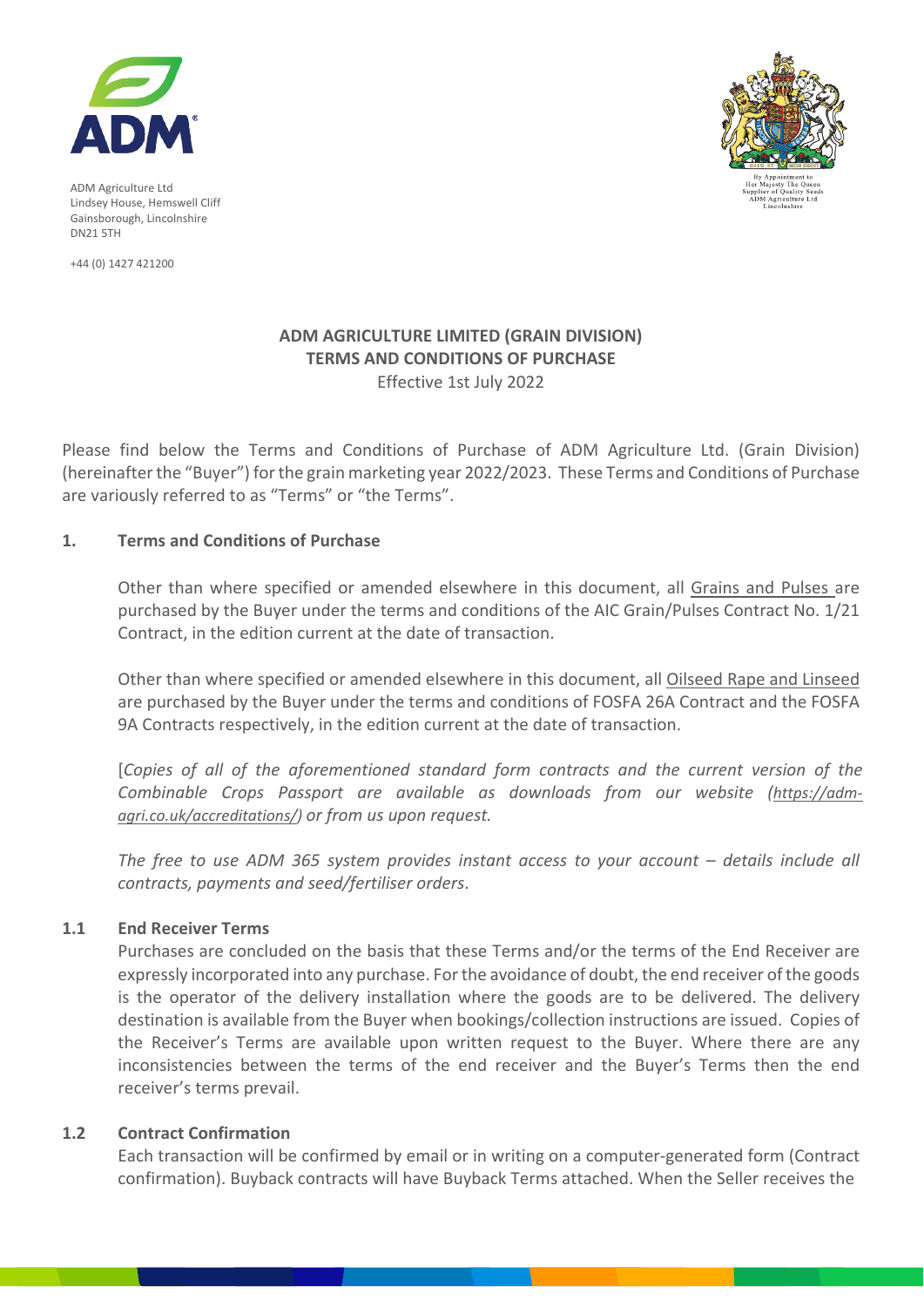

confirmation, it is their responsibility to check that all the details are correct. If the Seller finds any details with which they do not agree, they must contact the Buyer forthwith. Failure to report alleged errors immediately shall render the Seller liable to the confirmed details. The Buyer will issue to the Seller a monthly statement showing all outstanding contracts held on the Sellers account. If the Seller has any query regarding any contract listed or not listed, they must contact the Buyer immediately to seek clarification of any issue.

### **1.3 Communication**

If the Seller needs to contact the Buyer concerning a particular contract, they must quote the contract reference number as this will allow the Buyer to answer any queries quickly and efficiently.

### **1.4 Dispute Resolution**

The Buyer draws the Sellers attention that they expressly incorporate AIC and FOSFA contracts as applicable which respectively incorporate a written agreement to determine disputes by arbitration in accordance with English procedural and substantive law.

# **1.5 Buyback Contracts**

In the event that goods sold on a Buyback Contract do not meet the minimum requirement of the original Buyback Contract, those goods shall be sold to ADM Agriculture LTD.

### **2. Delivery**

### **2.1 Period of Collection or Delivery (Contract Period)**

The Buyer shall have the right, by giving notice prior to the end of the original contract collection/delivery period, to extend the contract period by an additional period of 15 days and shall pay a premium of £1.00 per tonne to be added to the original contract price. Notice maybe provided by email or in writing on a computer-generated form.

Buyers reserve the right to collect goods on Saturday and Bank Holidays and will treat these as business days for the purposes of ex-farm/store collections.

## **2.2 "As Available"**

Where goods are bought by the Buyer for delivery "*As Available"* the Seller must notify the Buyer in all circumstances, that the total quantity of contractual goods is available for collection and/or delivery and, where appropriate, advise the variety and quality of those goods. The Buyer is entitled to the remainder of the contractual delivery/collection period in which to affect clearance. Where this is not possible, the Buyer shall have the right to extend the delivery and/or collection period by 15 days, at no extra cost, to enable the contract to be delivered or collected.

### **2.3 Delivered Contracts**

Where contracts are bought on a delivered basis, the Buyer will not accept any liability for claims arising from delays to transport occasioned by any cause. The Buyer will endeavour to give the Seller two clear days' notice of delivery fixings, but where this cannot be given, it shall not entitle the Seller to refuse delivery or to deem that any breach of contract has occurred. All goods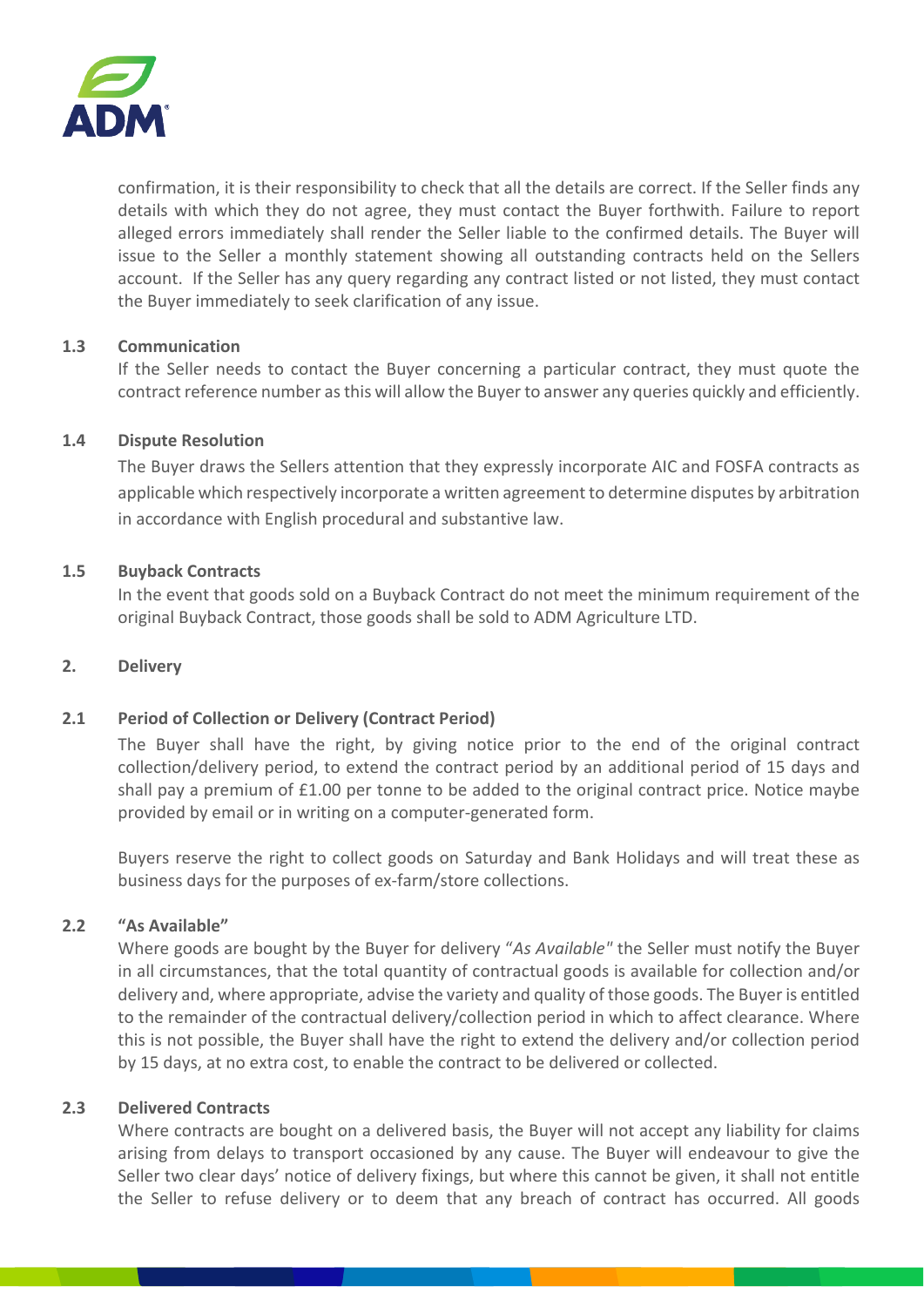

delivered to the Buyer's facilities, must have the variety and any reference numbers clearly stated on the delivery documentation and the Combinable Crops Passport. Any Seller delivering their own crops on the Buyer's behalf must comply with the current TASCC Haulage Code of Practice (available on request). Further sub-contracting of these deliveries can only take place with the written consent of the Buyer.

# **2.4 Haulage**

Sellers must be aware of their legal responsibilities in despatching overweight lorries. Some end users may charge for tipping off excess weight and Sellers may be paid for only the legally allowed tonnage as per current legislation.

The Buyer will pass to the Seller any reasonable costs incurred by hauliers due to excessive loading times or on-farm delay. The Buyer will make every effort to avoid capacity load charges, however, all such charges, except where specified in the contract, shall be passed as received from hauliers.

# **3. Quantity and Tolerances**

- 3.1 At Clause 5 of the AIC 1/21 Contract ("Quantity"), the wording: *"Where the word 'about' is used in reference to quantity, the Seller shall have the option of delivering 5% or 15 tonnes (whichever is the lesser quantity) more or less than the contract quantity at the contract price"* is replaced by: *"The Buyer shall have the option to accept delivery of 5% or 15 tonnes (whichever is the lesser quantity) more or less than the contract quantity at the contract price".*
- **3.2** At Clause 2 of the FOSFA26A and FOSFA9A Contracts ("Tolerance"), the wording *"Sellers have the option of delivering 2% more or less or 5 tons more or less of the mean contract quantity, whichever is the greater"* is replaced by *"The Buyer shall have the option to accept delivery of 2% or 5 tonnes (whichever is the lesser quantity) more or less of the mean contract quantity at the contract price."*

# **4. Quality**

### **4.1 Sampling**

Goods will be sampled in accordance with ISO24333 or an equivalent in-house procedure. Oilseeds will be sampled in accordance with ISO542:1990 or an equivalent in-house procedure.

### **4.2 Moisture**

Any subsequent amendments to contract terms issued by Maltsters Association of Great Britain (MAGB), and/or National Association of British and Irish Millers (NABIM), and/or Agricultural Industries Confederations (AIC), including those relating to moisture and moisture allowances, will be incorporated and will become effective as at the date of the Contract.

### **4.3 Temperature**

Grain over 26°C on delivery may, at our absolute discretion, be subject to a cooling allowance or rejection. Any grain found to be above the outside ambient temperature, may be subject to rejection.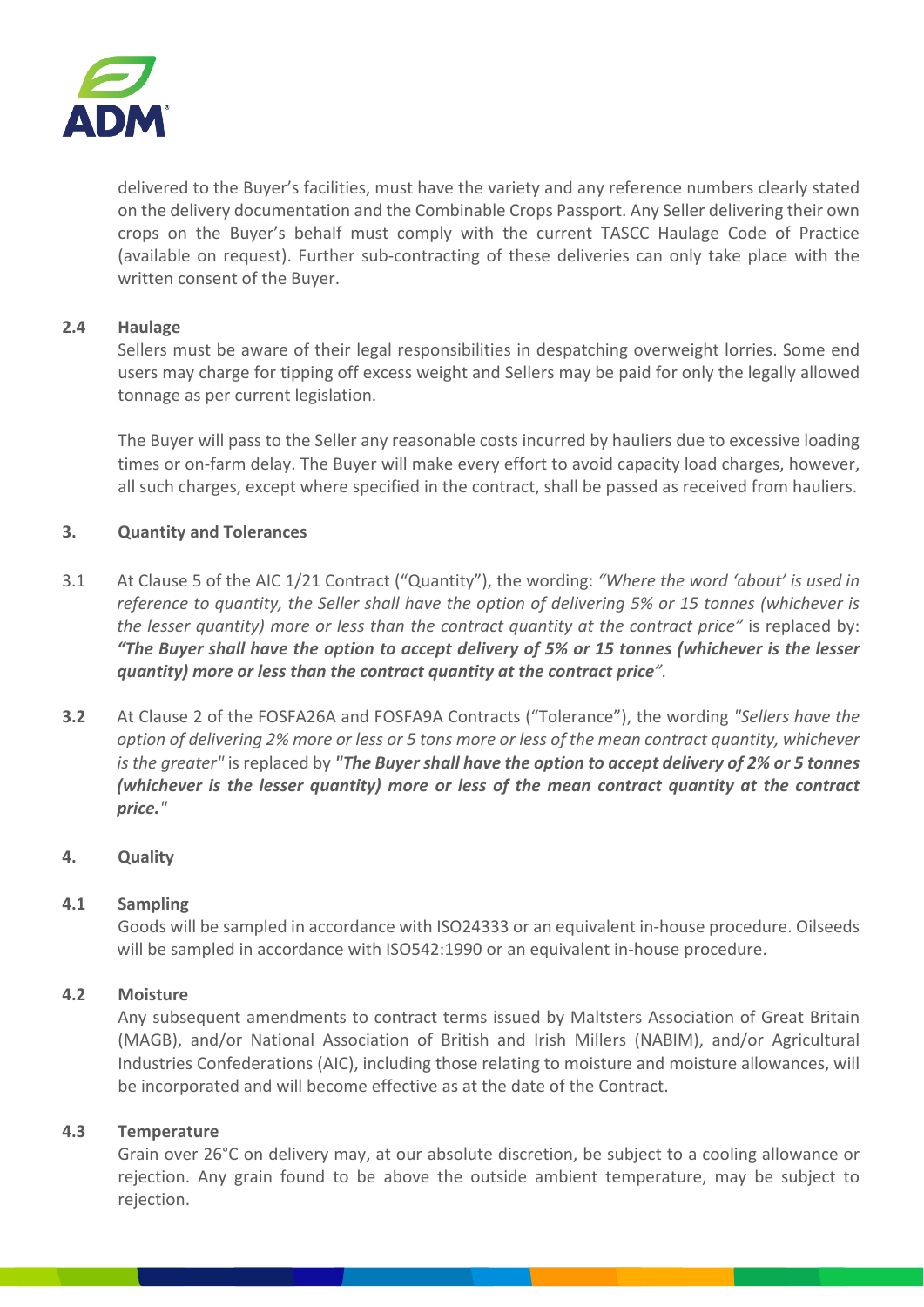

## **4.4 Variety**

Where the Buyer and Seller agree that a specific variety or varieties of goods are to be supplied against the contract, the variety of the goods becomes a condition of the Contract and forms part of the Description of the Goods. The Buyer reserves the right to reject the Goods or, where the Goods on first inspection the goods are accepted and subsequently enter the food chain, to claim damages where the Seller has failed to supply the stated variety or varieties as per the contractual agreement.

# **4.5 Soft Wheat**

All wheat bought as "soft" wheat must have a hardness testing below 40 on a quick test using the Single-Kernel Characterization System.

# **4.6 Hard/Milling Wheat**

All wheat bought as hard or bread making milling wheat must have a hardness testing above 45 on a quick test using the Single-Kernel Characterization System.

# **4.7 Bread Making Wheat**

No consignment of wheat may contain more than 2% by weight of admixture or screenings, with a combined weight of not more than 2%. Screenings are represented by the non-wheat tails over a 3.5mm slotted hole sieve and through a 2.0 mm slotted hole sieve. Admixture represents other miscellaneous botanical impurities, stone, straw, earth and other extraneous matter found in the remainder of the sample tested.

Each consignment must be completely free from ergot and mouldy, tainted or discoloured grains. Gluten must be present and have elasticity, and extensibility and be of satisfactory colour and quality, as determined by the end receiver of the goods. Any sign or presence of insect infestation, dead or alive, in any delivery consignment, may result in rejection. All wheat for use in bread making must be of satisfactory quality and fit for purpose for which the goods are supplied.

### **4.8 Malting Barley**

- Barley bought for malting, unless otherwise stated, is purchased on a maximum nitrogen content. Any nitrogen tolerance does not apply.
- Barley containing excessive broken/skinned grains and/or stones is liable to a claim or rejection.
- Only agrochemicals accepted by the British Beer & Pub Association (BBPA) may be used on or in the production of Malting Barley. Some buyers will not accept barley treated with Satisfar (Etrimphos). Malting Barley will not be accepted if grown on land treated with any form of biosolids.
- Buyback allowance/premium notification: These will be notified by letter as soon as analysis is received from the end user.
- All Malting Barley is bought strictly on a maximum moisture content of 14.50%. Notwithstanding that maximum moisture content, it is the obligation of the Seller to disclose to the Buyer if the goods test above 14.50% moisture content. Sellers should not rely on barley in this instance being delivered to a receiver who will accept the goods, and although some receivers will accept barley at an agreed allowance above 14.50% this level, there is no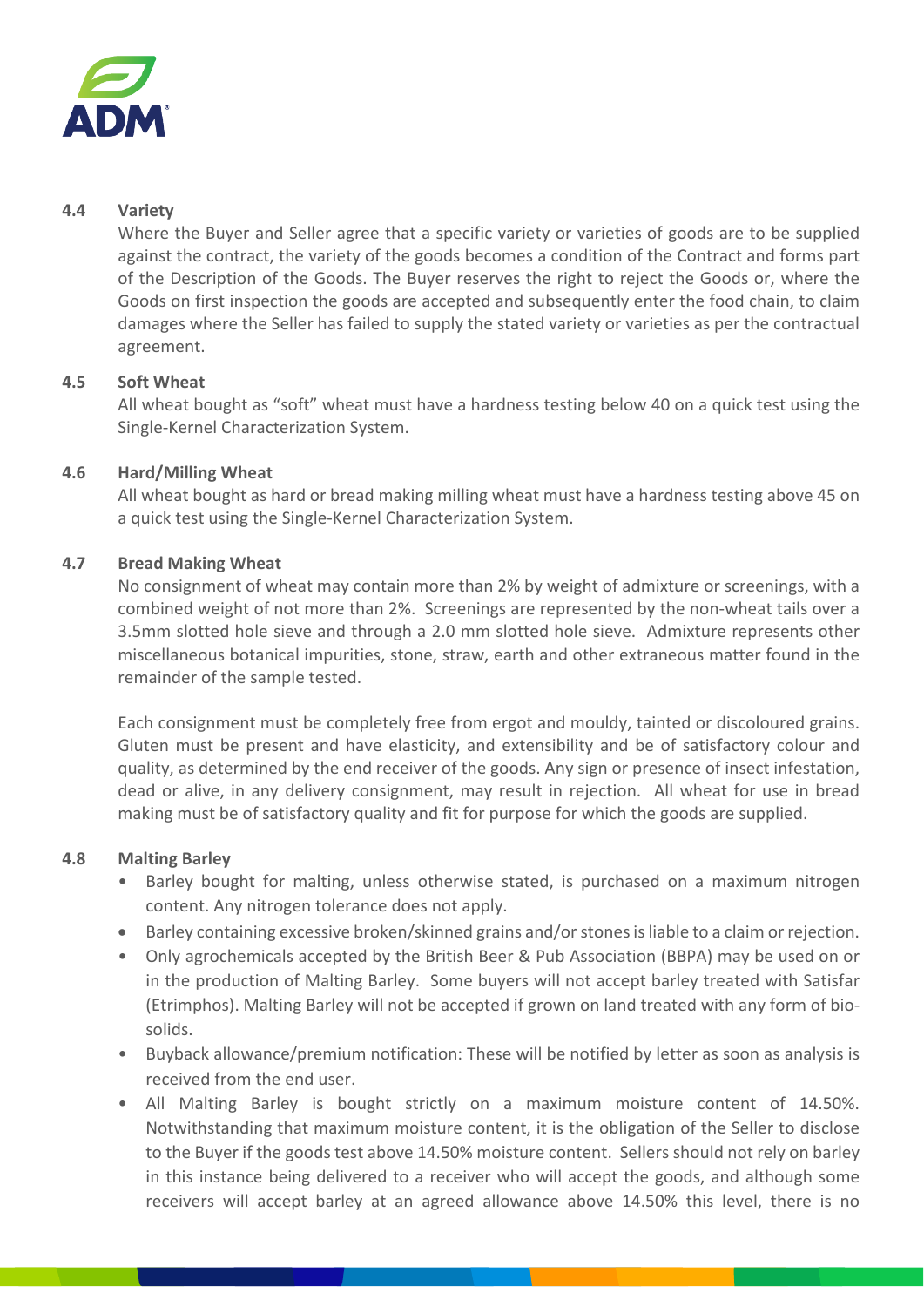

condition contained within the contract to this effect. It is the obligation of the Seller to ensure that the contract specification is adhered to in all respects.

- All Malting Barley must be of a bright, consistent sample, within the contract specification, and without disease, admixture of stones, excessive broken and/or skinned barley, and in every way without defect which renders it unfit for purpose.
- The latest moisture statement as reported on the MAGB (Maltsters' Association of Great Britain) website shall apply: [https://www.ukmalt.com/uk-malting-industry/barley](https://nam02.safelinks.protection.outlook.com/?url=https%3A%2F%2Fwww.ukmalt.com%2Fuk-malting-industry%2Fbarley-requirements%2Fmoisture-content-of-barley-bought-by-maltsters%2F&data=04%7C01%7CMartin.Sage%40adm.com%7C371241d8bd1249595fd108d92f2b0078%7C2f55bf3242d444b3a8c2930ac8b182b2%7C0%7C0%7C637592684010270756%7CUnknown%7CTWFpbGZsb3d8eyJWIjoiMC4wLjAwMDAiLCJQIjoiV2luMzIiLCJBTiI6Ik1haWwiLCJXVCI6Mn0%3D%7C1000&sdata=o663%2BGVzkRyTXBqbB9IZc9TZzryII4DkPNiJtyIkrKQ%3D&reserved=0)[requirements/moisture-content-of-barley-bought-by-maltsters/](https://nam02.safelinks.protection.outlook.com/?url=https%3A%2F%2Fwww.ukmalt.com%2Fuk-malting-industry%2Fbarley-requirements%2Fmoisture-content-of-barley-bought-by-maltsters%2F&data=04%7C01%7CMartin.Sage%40adm.com%7C371241d8bd1249595fd108d92f2b0078%7C2f55bf3242d444b3a8c2930ac8b182b2%7C0%7C0%7C637592684010270756%7CUnknown%7CTWFpbGZsb3d8eyJWIjoiMC4wLjAwMDAiLCJQIjoiV2luMzIiLCJBTiI6Ik1haWwiLCJXVCI6Mn0%3D%7C1000&sdata=o663%2BGVzkRyTXBqbB9IZc9TZzryII4DkPNiJtyIkrKQ%3D&reserved=0) "

# **4.9 Oilseed Rape Labelling Requirements**

All conventional EU and non-EU origin oilseed rape delivered, must adhere to the following statement: "This statement applies to conventional rapeseed of EU and non-EU origin. In compliance with the Regulation on genetically modified food and feed, and the Regulation concerning the traceability and labelling of genetically modified organisms, we (the Seller) hereby confirm that rapeseed delivered to Buyers from harvest year 2012 are not subject to the labelling requirements specified in the regulations below\* and that the necessary steps are taken to preserve the conventional integrity of these raw materials.

\*Regulation (EC) No. 1829/2003 of the European Parliament and of the council of 22 September 2003 on genetically modified food and feed. Regulation (EC) No 1830/2003 of the European Parliament and of council of 22 September 2003 concerning the traceability and labelling of genetically modified organisms and the traceability of food and feed products produced from genetically modified organisms and amending Directive 2001/18/EC. A standard form Grain Passport complying with the above statement must be used with every consignment and must show the applicable registration number. Non-standard passports will not be accepted.

# **4.10 Ergot**

Nil Ergot allowed. All goods must be totally free of Ergot.

### **4.11 Rodent Droppings**

Nil rat droppings allowed. All goods must be totally free of rodent droppings.

### **4.12 Dusts**

Post-harvest applications of Diatomaceous Earth (silica dust) and its derivatives are not acceptable, and no goods so treated will be accepted as part of any consignment.

### **4.13 Cleavers in Oilseed Rape and Pulses**

Oilseed Rape and Pulses bought under any contract may be delivered to a buyer who requires goods to be free of cleavers (Galium aparine). If any inclusion of cleavers is detected upon examination at the point of delivery, then the goods may be rejected. A Seller who does not declare an admixture of Cleavers at the time of contract, and whose goods are found to subsequently contain cleavers, will be liable for all costs from such a rejection.

#### **4.14 Radiation/Irradiation**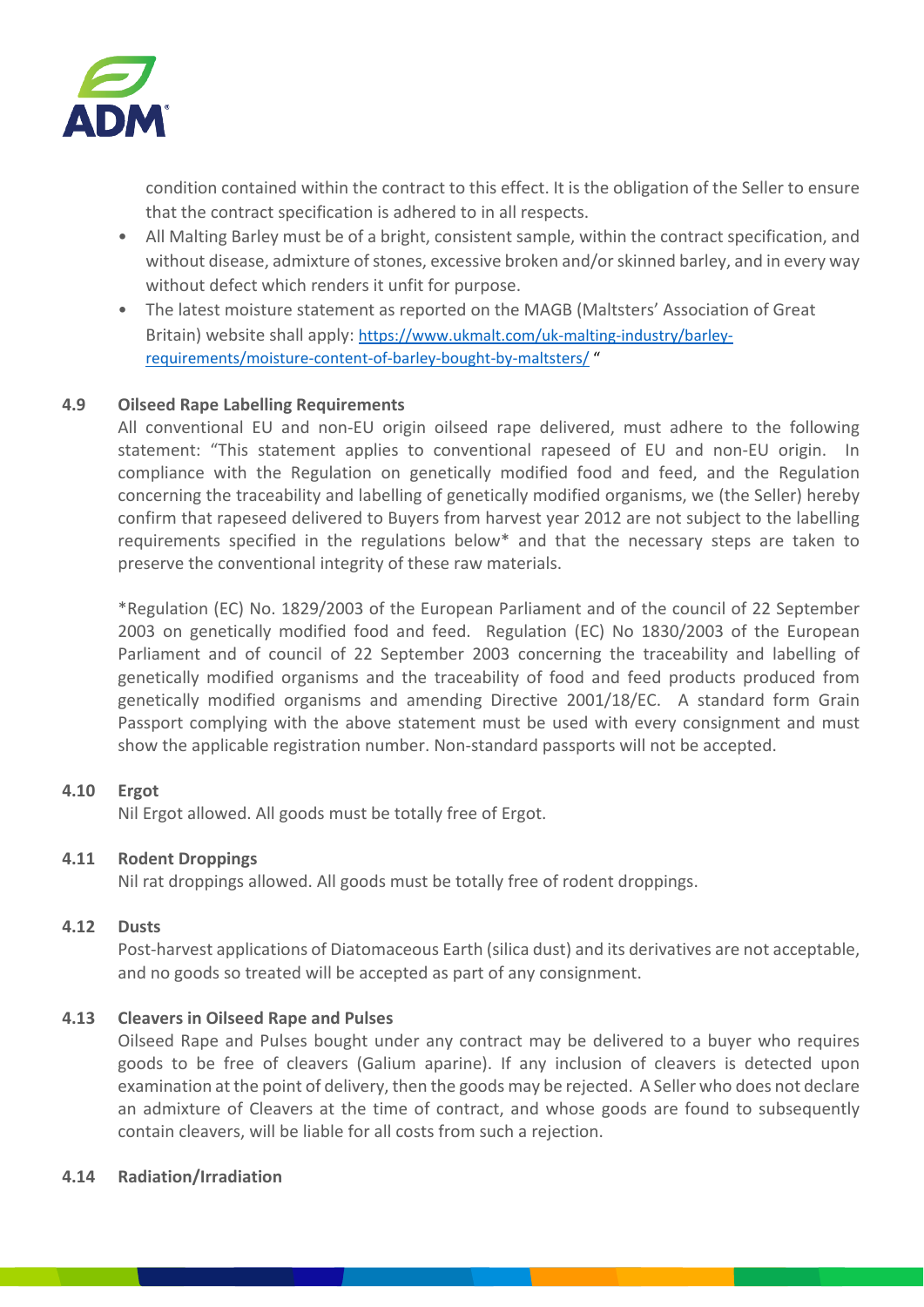

Suppliers guarantee that goods have not been subjected to irradiation or a level of radioactivity in excess of that permitted by a regulatory body having the force of law in the United Kingdom or the European Community.

## **4.15 Allergens**

All goods supplied to ADM must be free from contamination of allergens not normally associated with the contracted goods. Groups of materials that may cause allergic reaction are not exhaustive and may include: nuts, sesame seeds, bakery products, crustacean, molluscs, fish, milk, eggs, celery, mustard, Lupin and soya.

# **4.16 Benzo-Alpha Pyrene (BAP)**

BAP content in the oil of the Goods as per EU regulation 835/2011 amending regulation 1881/2006 as well as per any subsequent Regulation or amendment thereto: 1) Sum of 4 PAH's (benzo(a)pyrene, benzo(a)antracene, chrysene, benzo(b)fluoranthene) max 10ppb and 2) Benzo(a)pyrene max 2 ppb. Notwithstanding Section 14 of the Sale of Goods Act 1979 (as amended), if English law applies, and/or any other terms of the present Contract, express or implied, with regard to the quality, condition and fitness for purpose of the goods supplied hereunder, it is expressly agreed between the Seller and the Buyer that the Seller shall be fully liable to the Buyer for any and all costs incurred, directly or indirectly, in the event that the oil extracted from the seed supplied under the present Contract is found to contain BAP above the prescribed limits for poly aromatic hydrocarbons in foodstuff according to the above mentioned EU Regulation. Furthermore, Seller shall, upon ADM's request, provide satisfactory evidence of appropriate liability insurance with regard to any potential claim for damages arising under this clause.

### **4.17 Green Seed**

Chlorophyll content in the oil of the Goods basis 30 ppm max 50 ppm. Settlement shall be based on the following scale:

| Chlorophyll (in the oil) | <b>Allowance</b><br>(based<br>on<br>contract price) |
|--------------------------|-----------------------------------------------------|
| 31-35 ppm                | 1%                                                  |
| 36-40 ppm                | 2%                                                  |
| 41-45 ppm                | 2,5%                                                |
| 46-50 ppm                | 3%                                                  |

Goods with a content of Chlorophyll over 50 ppm in the oil can be rejected. In the event that the Goods have been discharged already, the allowance should be agreed amicably between ADM and the Seller. ADM reserves the right to claim this allowance within 60 days after discharge of the Goods.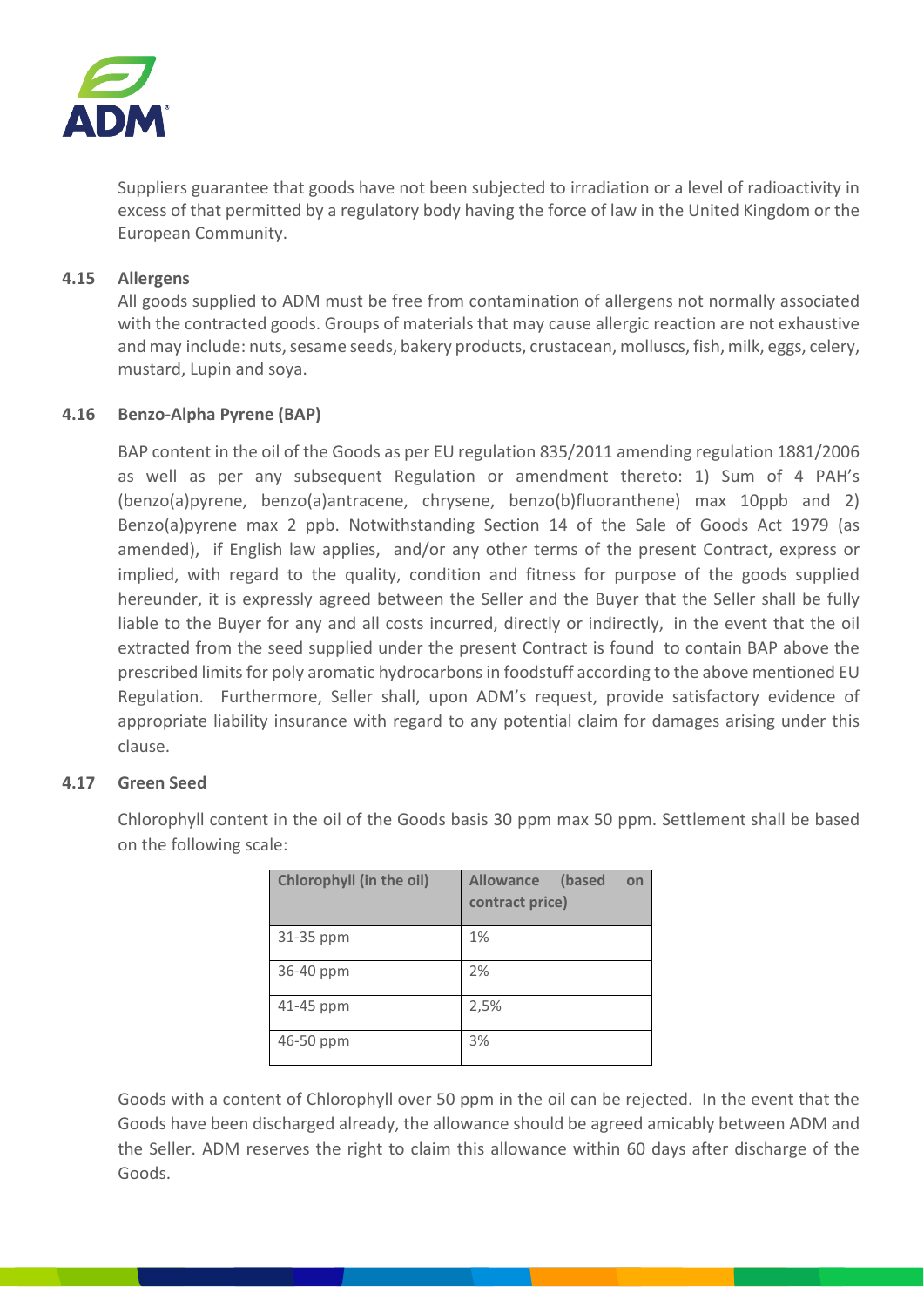

#### **4.18 Mycotoxins**

Sellers shall be aware of their responsibilities under all current applicable regulations and legislation, particularly that relating to mycotoxins and all aspects of food safety. The Seller must take all reasonable steps to ensure grain does not exceed the maximum declared levels. Sellers shall be aware of the specific end receiver's mycotoxin requirements when entering into a contract where goods will be supplied to that end receiver. The Buyer is able to test Sellers' grain for mycotoxin levels for which there is a charge of £25.00 + VAT (£85.00 + VAT for Malting Barley) per test. The Buyer will make these test results available to the Seller, but it is important to note that these results are only a guide to the level of DON in the samples tested. There may also be a requirement from the end receiver to test for Zearalenone (ZON) or Ochratoxin A (OTA), which the Buyer will communicate to the Seller as and when required. All deliveries of grain for human consumption must meet the EU maximum permissible levels of Fusarium mycotoxins (e.g. DON) as laid down in EU Commission regulation no. 856/2005, or any amendment thereof. Full details are available on Buyer's website at https://adm-agri.co.uk/

Grain bought for specific purposes, e.g., incorporation into bread, pastries, biscuits, cereal snacks, breakfast cereals, must be within the maximum permitted levels of DON, as laid down for that purpose.

### **4.19 Amendment to Time Limits and Latent Defects**

### (i) Claims

Subject to sub-clause (iii) below, the Buyer will endeavor to confirm claims in accordance with Clause 22(b) of AIC 1/21 but should any time limit not be adhered to it will not be grounds for any breach of contract.

### (ii) Oilseed Rape

The goods may be subject to analysis including, but not limited to, Erucic Acid, Glucosinalates, Free Fatty Acid and Benzo-Alpha Pyrene. It is hereby agreed between Buyer and Seller that defects which are discovered by this analysis are not apparent, discovered or discoverable by the exercise of reasonable due diligence at the point of delivery to the Buyer (any such defect and/or deficiency hereafter "a Latent Defect") and are subject to time limits as per sub-clause (iii) (c) below.

#### (iii) Latent Defects

Notwithstanding any provision of AIC 1/21 or FOSFA26A or FOSFA9A or of any terms to the contrary, the following time limits shall apply to any claim for any remedy, including for the avoidance of doubt, the rejection of goods that arises from any Latent Defect (as described above). In respect of any claim arising from a Latent Defect:

(a) the time by which the Buyer is to confirm claims for the purposes of clause 22(b) and 22(c) of AIC 1/21, is hereby amended so that the Buyer shall confirm claims within 120 consecutive days following the discovery of the Latent Defect giving rise to the claim; and

(b) the time limit for claiming arbitration in clause 27 of AIC 1/21 is amended so as to provide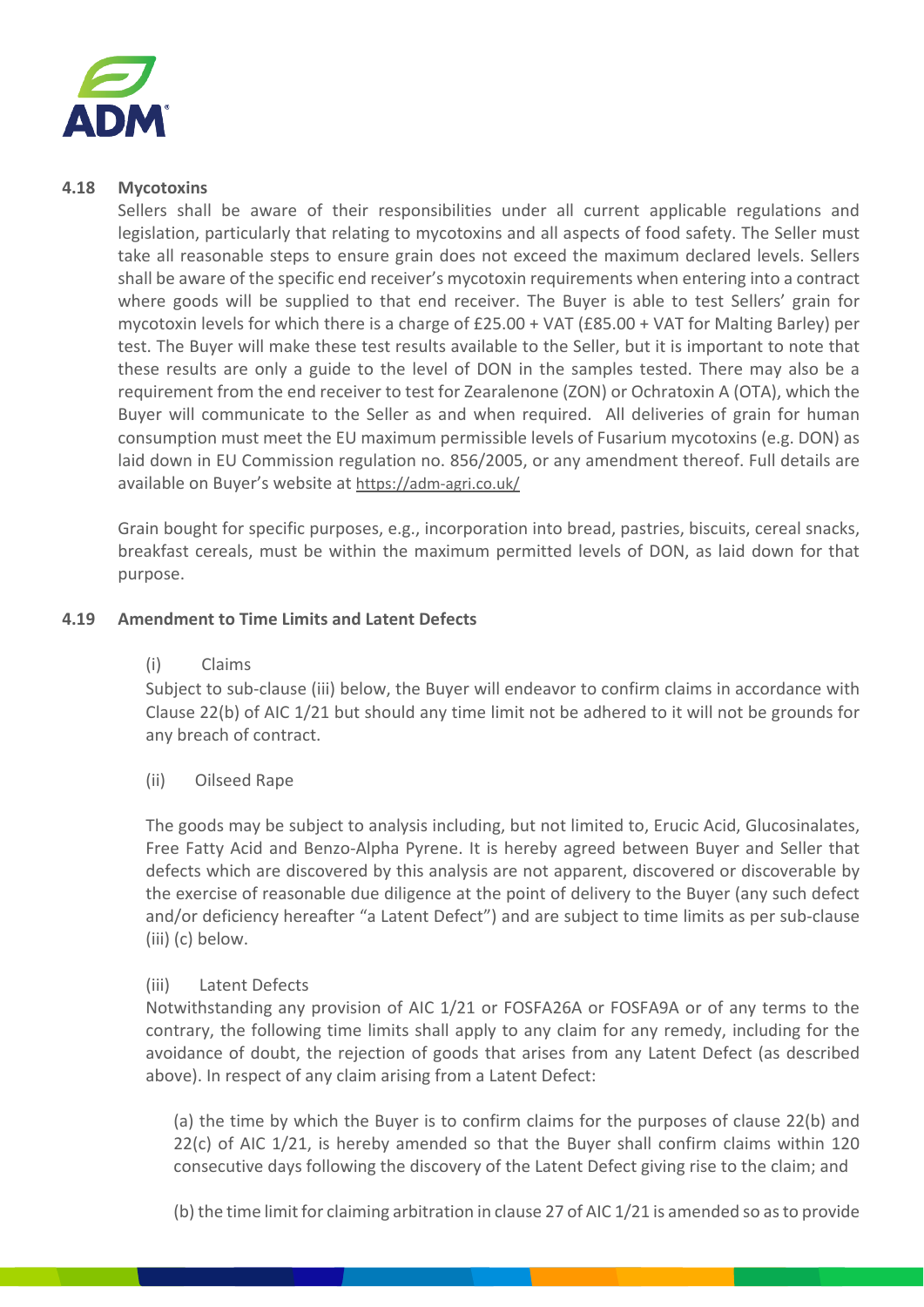

that arbitration shall be commenced within 120 consecutive days following the discovery of a Latent Defect.

(c) In respect of any claim arising from a Latent Defect for Oilseed Rape and Linseed, the time limit for passing any claim is 120 consecutive days following the discovery of the Latent Defect giving rise to the claim. The time limit for claiming arbitration in respect of Latent Defect in Oilseeds is agreed so as to provide that arbitration shall be commenced within 120 consecutive days following the discovery of the Latent Defect.

# **4.20 Rejection**

Where on the terms of the contract or at law the Buyer has a right to reject the goods, the Buyer shall not by reason of having sieved, dressed, sorted or otherwise processed the goods, be deemed to have accepted the goods, or otherwise to have lost the right to reject the goods, whether under section 35 of the Sale of Goods Act 1979 (or any statutory replacement or modification thereof), or otherwise.

# **4.21 Statutory Rights**

The remedies afforded to the Buyer in clauses 19 and 22 of AIC 1/21 are additional to any statutory remedy that may be available to the Buyer and nothing in those clauses or in this clause shall be interpreted so as to diminish or extinguish any statutory remedy that exists in favour of the Buyer.

### **5 Trade Assurance and Other Requirements**

### **5.1 Farm Assurance**

Unless stated at the time of contract, all transactions (unless specifically shown on the contract confirmation, or where a Seller has informed the Buyer that they are not farm assured), will be deemed to be accredited by an audited farm assurance scheme which adopts Red Tractor Standards or an equivalent recognised by AIC. The Buyer requires to be informed of the Seller's assurance scheme and scheme number, or any amendment to the scheme and/or number if these have not previously been made known.

### **5.2 Renewable Energy Directive (RED)**

Goods destined for the Bio-fuels industry and all oilseeds must be compliant with the Renewable Energy Directive (RED) in all respects.

### **5.3 Farm Sampling/Collections**

We endorse the Red Tractor Farm Assurance Standards, which state that all farmers should take representative samples as their grain is put into store. We are able to supply sample bags and to collect samples from the Seller's identified locations. We will continue to offer our sampling service for Sellers who are unable to provide samples. However, we are unable to sample grain stored in enclosed confined spaces e.g. bins.

By taking samples or making analyses, we accept no liability for analytical results. We continue to invest in the latest laboratory equipment and the most up to date technology, however, our analytical results and services, which are provided free of charge, are only a guide to quality, and are not to be taken as being contractually definitive or binding. Contractual determination of the quality and condition of the goods will be made at the point of delivery.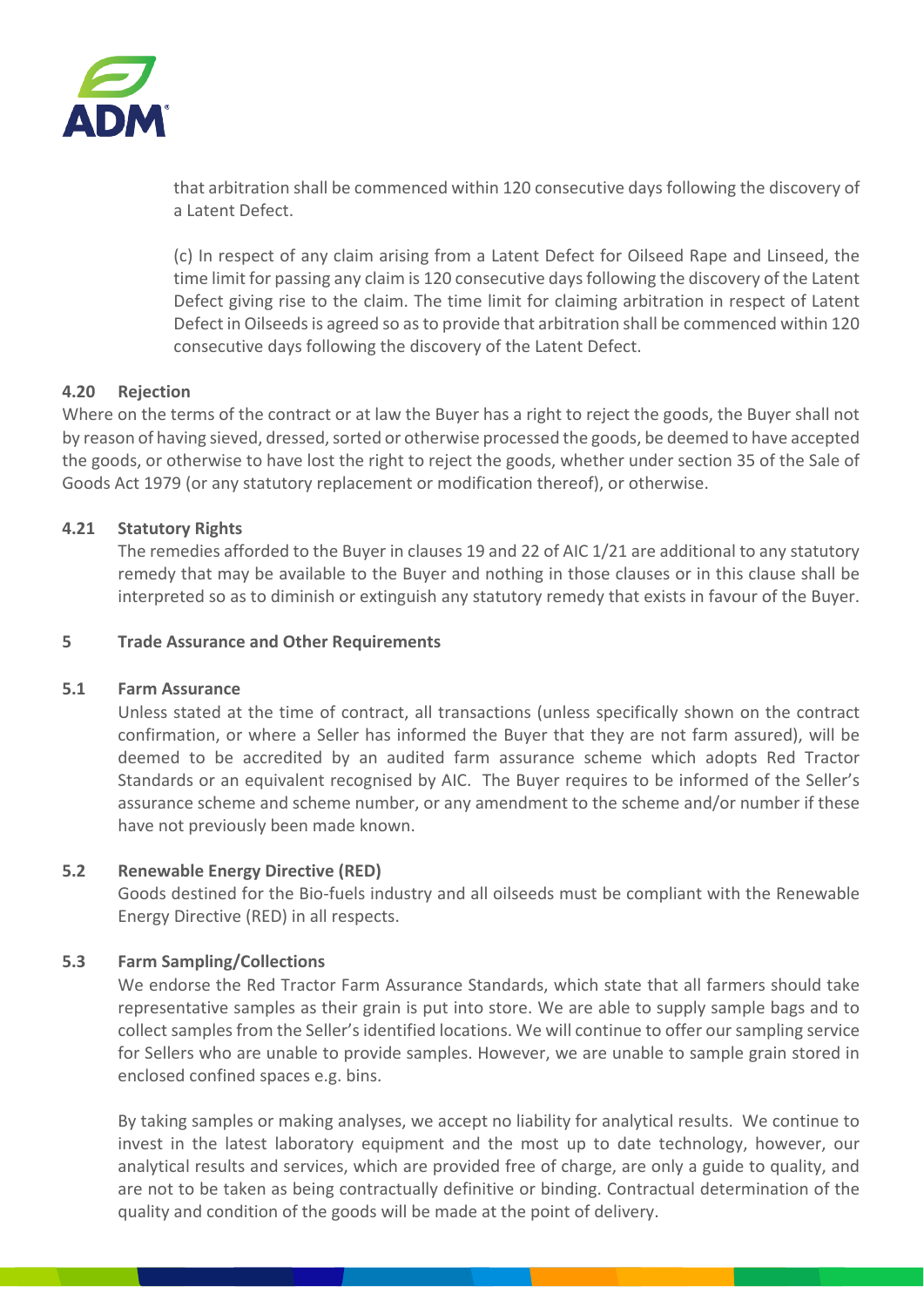

## **5.4 Prohibited Substances in Horse Feed**

We acknowledge the AIC Contaminant Sensitive List, Appendix 2, Section 8, which refers to the BETA (British Equestrian trade Association) Code, effective 2017 and as amended thereafter, for the control of Naturally Occurring Prohibited Substances ("NOPS") in equine feeds. All goods supplied for use in the manufacture of equine feeds shall comply with the said BETA Code in all respects, and Sellers warrant that all goods to be supplied to Buyers for such use do so comply. Without prejudice to any other remedy that Buyers shall have, should Buyers notify Sellers of the presence of NOPS in any goods supplied, Suppliers shall use their best endeavours to cooperate with Buyers to identify the source(s) of the NOPS and thereafter to ensure that further supply is prevented.

# **5.5 Food Safety Act**

In accepting the Buyer's Terms, Sellers acknowledge and recognise their obligations relating to the provisions of the Food Safety Act 1990 or any subsequent amendment and any legislation or regulation, including any EU Regulation pertaining to food safety, and confirm that each delivery will conform to those obligations.

# **5.6 Chlorpropham (CIPC)**

CIPC is widely used by potato growers as a sprout suppressant and it is applied as a fog during the storage period contaminating the fabric of the store including concrete floors, walls and roof. It cannot be completely removed, even if the store is extensively cleaned, and can persist for several years. Cereals stored in these stores can subsequently show poor germination and levels of CIPC above legal limits.

It is the supplier's responsibility to ensure the Red Tractor Assurance Standards are adhered to and goods supplied shall not have been stored in facilities treated with CIPC.

### **5.7 Bio Solids (Human Waste/Sludge)**

By entering into a transaction, Sellers are understood to be aware that crops grown on land that has had any form of Bio-solids (human waste or sludge) applied, will be restricting the number of outlets for their grain. Currently there are numerous buyers whose terms do not permit the application of Bio-solids to land. If goods are grown from land that has had any form of human waste and/or sludge applied, this must be notified to the Buyer prior to entering into any contract. Sellers may be liable for all additional costs, including, but not limited to haulage, for the delivery of goods to a different end receiver if Sellers fail to notify the Buyer at the time of contract.

### **5.8 Amino A+ or similarly derived products**

AminoA+ is a bio stimulant derived from hydrolysed protein. The Seller guarantees that raw materials destined for food use shall not have Amino A+ or any similarly derived product applied to them during their production.

### **5.9 Ethical Trading Initiative Base Code**

The Buyer conforms to the Ethical Trading Initiative (ETI) base code. Further details can be found on our website.